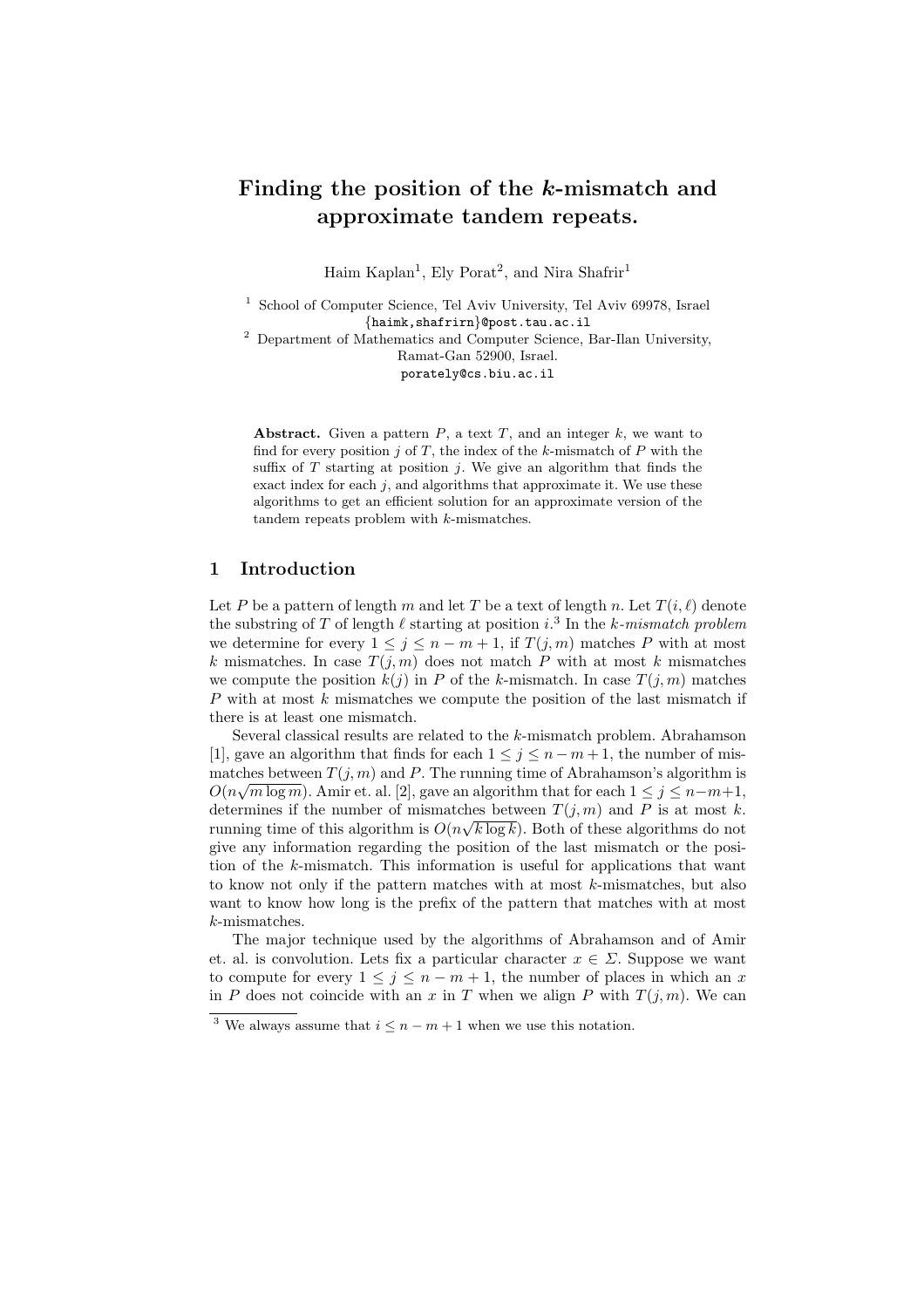perform this task by computing a convolution of a binary vector  $P(x)$  of length m, and a binary vector  $T(x)$  of length n as follows. The vector  $P(x)$  contains 1 in every position where  $P$  contains the character  $x$  and  $0$  in all other positions. The vector  $T(x)$  contains 1 in every position where T does not contains x and 0 in every position where  $T$  contains  $x$ . We can perform the convolution between  $P(x)$  and  $T(x)$  in  $O(n \log m)$  time using the Fast Fourier Transform. So if P contains only  $|\Sigma|$  different characters we can count for each  $1 \leq j \leq n-m+1$ , the number of mismatches between  $T(j, m)$  and P in  $O(|\Sigma|n \log m)$ . We do that by performing  $|\Sigma|$  convolutions as described above, one for each character in P, and add up the mismatch counts.

There is a simple deterministic algorithm for the k-mismatch problem that runs in  $O(nk)$  time and  $O(n)$  space of Landau and Vishkin [8]. They construct a suffix tree for the text and the pattern, with a data structure for lowest common ancestor (LCA) queries, to allow constant-time jumps over equal substrings in the text and pattern. The algorithm of Landau and Vishkin finds for each  $j$ the position of the  $k$ -mismatch (or the last mismatch if there are less than  $k$ mismatches) between  $T(j, m)$  and P in  $O(k)$  time. It does that by performing at most k LCA queries on the appropriate substrings of the text and the pattern. We give an alternative algorithm that runs in  $O(nk^{\frac{2}{3}} \log^{1/3} m \log k)$  time and linear space.

To see why the bound of  $O(nk^{\frac{2}{3}}\log^{1/3}m)$ , may be natural, consider a pattern of length  $m = O(k)$ . In this case, we can solve the problem using the method of Abrahamson [1]. We divide the pattern into  $k^{\frac{1}{3}}/\log^{1/3} k$  blocks, each block of size  $z = O(k^{\frac{2}{3}} \log^{1/3} k)$ . By applying the algorithm of Abrahamson with the or size  $z = O(\kappa^3 \log \kappa)$ . By applying the algorithm of Abrahamson with the first block as the pattern, we determine in  $O(n\sqrt{z \log z}) = O(nk^{\frac{1}{3}} \log^{2/3} k)$  time, the number of mismatches of each text location with the first block. Similarly, by applying the method of Abrahamson to each of the subsequent  $k^{\frac{1}{3}}/\log^{1/3} k$ blocks of the pattern, and accumulating the number of mismatches for each text position, we know in  $O(nk^{\frac{2}{3}}\log^{1/3}k)$  time for each text position, which block contains the  $k$ -mismatch. Moreover we also know for each text position the number of mismatches in the blocks preceding the one that contains the  $k$ -mismatch. With this information, we can find for each text position the  $k$ mismatch in the relevant block in  $O(k^{\frac{2}{3}} \log^{1/3} k)$  time by scanning the block character by character looking for the appropriate mismatch. It is not clear how to get a better bound even for this simple example.

We also define the *approximate k-mismatch problem*. This problem have an additional accuracy parameter  $\epsilon$ . The task is to determine for every  $1 \leq j \leq$  $n - m + 1$  a position  $k(j)$  in P such that the number of mismatches between  $T(i, k(i))$  and  $P(1, k(i))$  is at least  $(1 - \epsilon)k$  and at most  $(1 + \epsilon)k$ , or report that there is no such position.

We give a deterministic and randomized algorithms for the *approximate*  $k$ mismatch problem. We describe the deterministic algorithm in Section 3. The running time of this algorithm is  $O((n/\epsilon^3)\sqrt{k}\log^3 m)$ . In Sect. 4, we give a randomized algorithm with running time of  $O(\frac{n}{\epsilon^2} \log n \log^3 m \log k)$ . The randomized algorithm guarantees that for each  $j$  the number of mismatches between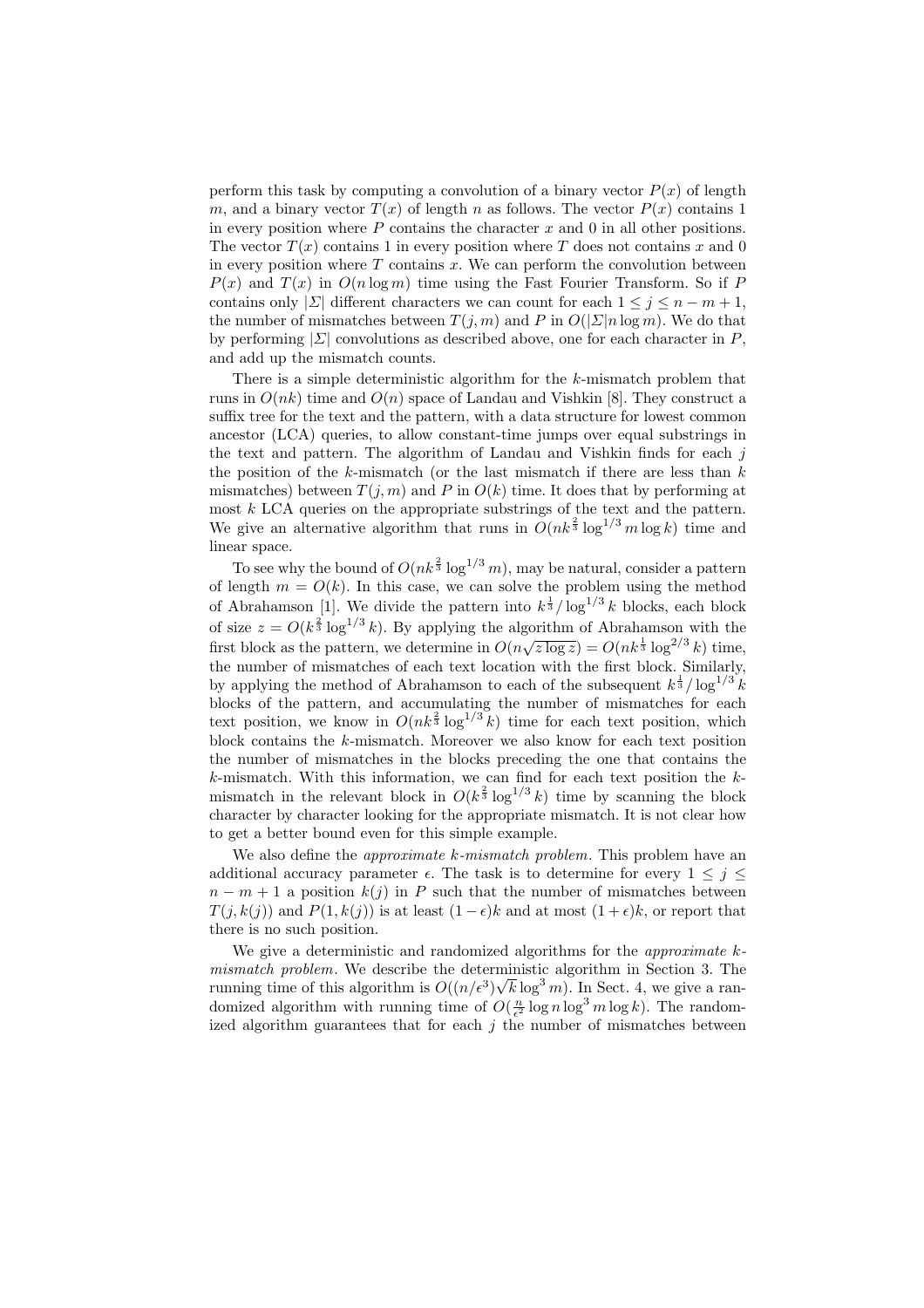$T(j, k(j))$  and  $P(1, k(j))$  is at least  $(1 - \epsilon)k$  and at most  $(1 + \epsilon)k$  with high probability.<sup>4</sup>

A position  $k(j)$  computed by our algorithms for the *approximate* k-mismatch problem may not contain an actual mismatch. That is, the character  $k(j)$  of P may in fact be the same as character  $j + k(j) - 1$  of T. We can change both algorithms such that  $k(j)$  would always be a position of a mismatch in  $O(n)$  time as follows. For a string S we denote by  $S<sup>R</sup>$  the string obtained by reversing S. We build a suffix tree for  $T^R$  and  $P^R$ , with a data structure for lowest common ancestor (LCA) queries in constant time. For each position  $j$  in  $T$  we perform an LCA query for the suffixes  $(P(1, k(j)))^R$  of  $P^R$  and  $(T(1, j + k(j) - 1))^R$  of  $T^R$ . Let  $h$  be the string depth of the resulting node. Clearly  $h$  is the length of the longest common prefix of  $(P(1, k(j)))^R$  and  $(T(1, j + k(j) - 1))^R$ , and  $k(j) - h$  is the position of the last mismatch between P and  $T(j, m)$  prior to position  $k(j)$ . We change  $k(i)$  to  $k(i) - h$ .

In Sect. 5, we use our algorithms for the k-mismatch problem to solve an approximate version of the k-mismatch tandem repeats problem. The exact tandem repeats problem is defined as follows. Given a string  $S$  of length n, find all substrings of S of the form  $uu$ . Main and Lorentz [9] gave an algorithm that solves this problem in  $O(n \log n + z)$  time, where z is the number of tandem repeats in S. Repeats occur frequently in biological sequences, but they are usually not exact. Therefore algorithms for finding approximate tandem repeats were developed. The k-mismatch tandem repeats problem is defined as follows. Given a string S and a parameter k find all substrings uv of S such that  $|u| = |v| > k$ and the number of mismatches between  $u$  and  $v$  is at most  $k$ . The best known algorithm for this problem is due to Landau, Schmidt and Sokol [7] and it runs in  $O(nk \log(n/k) + z)$  time, where z is the number of k-mismatch tandem repeats.

We define the *approximate k-mismatch tandem repeats problem* which is a relaxation of the k-mismatch tandem repeats problem. In this relaxation we require that the algorithm will find all substrings uv of S such that  $|u| = |v| > k$  and the number of mismatches between u and v is at most  $k$ , but we also allow the algorithm to report substrings uv such that the number of mismatches between u and v is at most  $(1 + \epsilon)k$ . Using our algorithm for the k-mismatch problem we get an algorithm for approximate k-mismatch tandem repeats that runs in  $O((n/\epsilon)k^{\frac{2}{3}}\log^{1/3}n\log k\log(n/k)+z)$  time. Using our deterministic algorithm for the approximate k-mismatch problem we get an algorithm for approximate kmismatch tandem repeats that runs in  $O((n/\epsilon^4)\sqrt{k}\log^3 n \log(n/k)+z)$  time. We can also use the randomized algorithm of Sect. 4 and get an algorithm that reports all k-mismatch tandem repeats with high probability, and possibly tandem repeats with up to  $(1+\epsilon)k$  mismatches in  $O(\frac{n}{\epsilon^3} \log^3 n \log k \log(n/k) + z)$  time. **Preliminaries:** A string s is *periodic* with period u, if  $s = u<sup>j</sup>w$ , where  $j \ge 2$  and

w is a prefix of u. The *period* of s is the shortest substring u such that  $s = u<sup>j</sup>w$ and  $w$  is a prefix of  $u$ .

A break of s is an aperiodic substring of s. An  $\ell$ -break is a break of length  $\ell$ . We choose a parameter  $\ell < k$  (the value of  $\ell$  will be decided later). We use

 $\frac{4}{4}$  By high probability we mean probability that is polynomially small in n.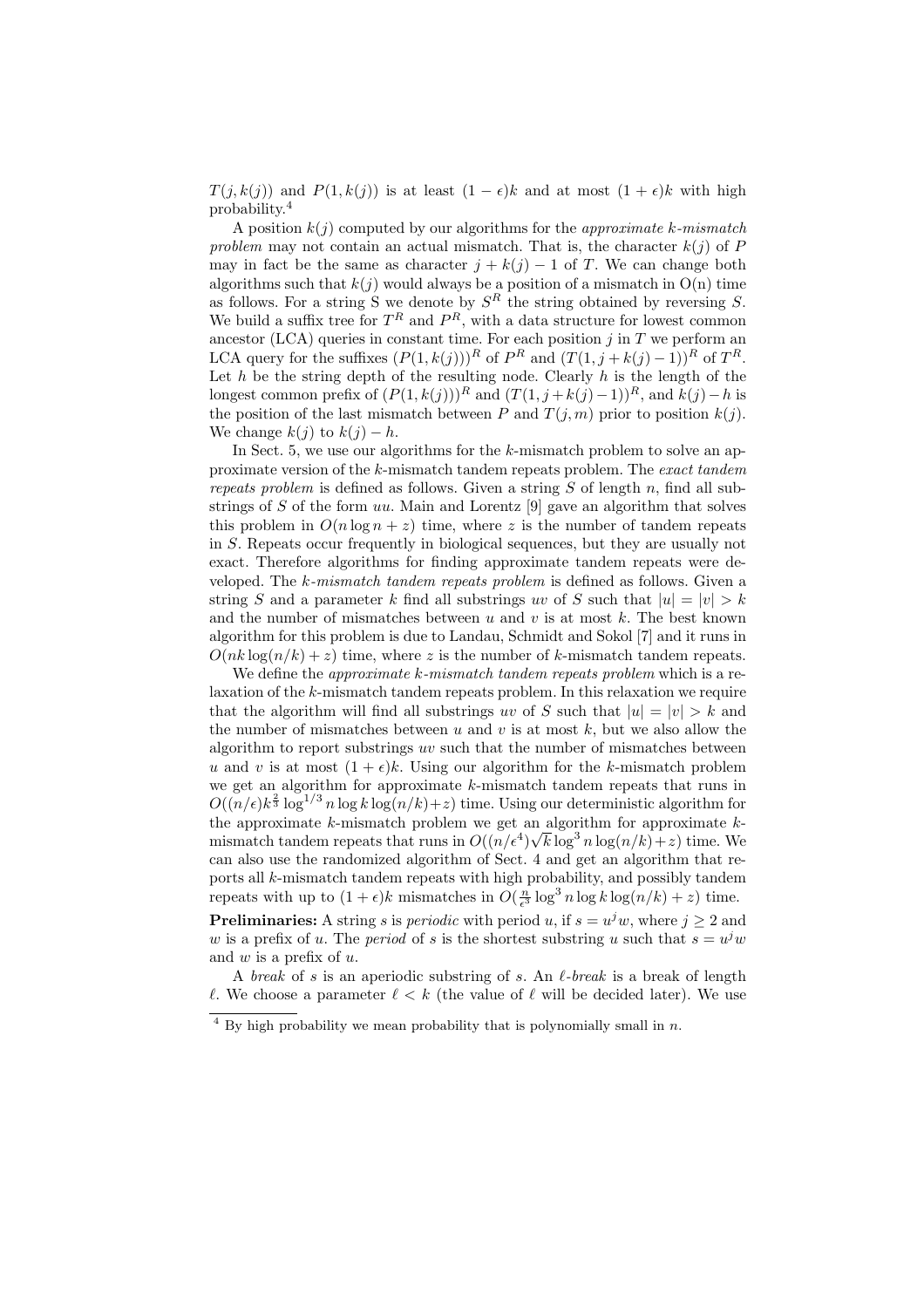the method of  $[3]$  to find a partition of the pattern into  $\ell$ -breaks separated by substrings shorter than  $\ell$ , or periodic substrings with period of length at most  $\ell/2$ . We call the substrings that separate the breaks *periodic stretches*.

In Sect. 2, we show how to solve the  $k$ -mismatch problem when the pattern P contains at most  $2k \ell$ -breaks in the time and space bounds mentioned above. In case the pattern P contains more than  $2k \ell$ -breaks, we reduce it to the case where  $P$  contains  $2k \ell$ -breaks as follows.

Assume P contains more than  $2k$  l-breaks and let P' be the prefix of P with exactly  $2k$   $\ell$ -breaks. We run our algorithm using  $P'$  rather than P. Our algorithm also finds all positions in  $T$  that match  $P'$  with at most  $k$  mismatches. Amir et. al. [2] proved that at most  $n/\ell$  positions of the text T match P' with at most  $k$  mismatches. After running our algorithm and finding these positions we use the algorithm of Landau and Vishkin [8] to check whether each of these positions matches the original pattern  $P$  with at most  $k$  mismatches, and to find the location of the k-mismatch in case it does not. The total time it takes to check all of these positions is  $O(nk/\ell)$ . Therefore we assume from now on that the pattern  $P$  contains at most  $2k \ell$ -breaks, and that the running time of our algorithm is  $\Omega(nk/\ell)$ .

## 2 Finding the position of the k-mismatch

We describe an algorithm that solves the problem in  $O(nk^{\frac{3}{4}} \log^{1/4} m)$  time and  $O(n)$  space. In the full version of this paper we show how to add another level of recursion to this algorithm and get an algorithm whose running time is  $O(nk^{\frac{2}{3}}\log^{1/3}m\log k)$  and uses  $O(n)$  space.

Recall that we assume that the pattern contains  $O(k)$  breaks, which are substrings of length at most  $\ell$ , and at most 2k periodic stretches. Let A be a periodic stretch let x be its period,  $|x| \leq \ell/2$ . Let x' be the lexicographically first cyclic rotation of x. We call  $x'$  the *canonical period* of A. We can write  $A = yx^{i}z, i \geq 0$ , where y is a prefix of x, (y may be empty), and z is a prefix of x' which may be empty. Let  $A' = x^{i}$ . We add y and z to the set of breaks. We redefine the term *break* to include also the above substrings. The string  $A'$  is the new periodic stretch. We added to the set of breaks a total of  $O(k)$  substrings each of length at most  $\ell$ . After this preprocessing, the set of all different periods of the periodic stretches of the pattern contains only canonical periods, and thus it doesn't contain two periods that are cyclic rotations one of the other. In addition, all periodic stretches with period u are of the form  $u^i, i > 0$ .

**Choosing a prefix of the pattern:** We now show how to choose a prefix  $S$  of the pattern for which we can find the position of the k-mismatch with  $T(j, |S|)$ or determine that S matches  $T(j, |S|)$  with less than k-mismatches. We also prove that S cannot match  $T(j, |S|)$  with at most k-mismatches in too many positions j. We assume that  $P$  contains  $O(k)$  breaks, which are substrings of length at most  $\ell$ , and at most  $2k$  periodic stretches. All periodic stretches are of the form  $u^i$ , where u is a canonical period. We partition each periodic stretch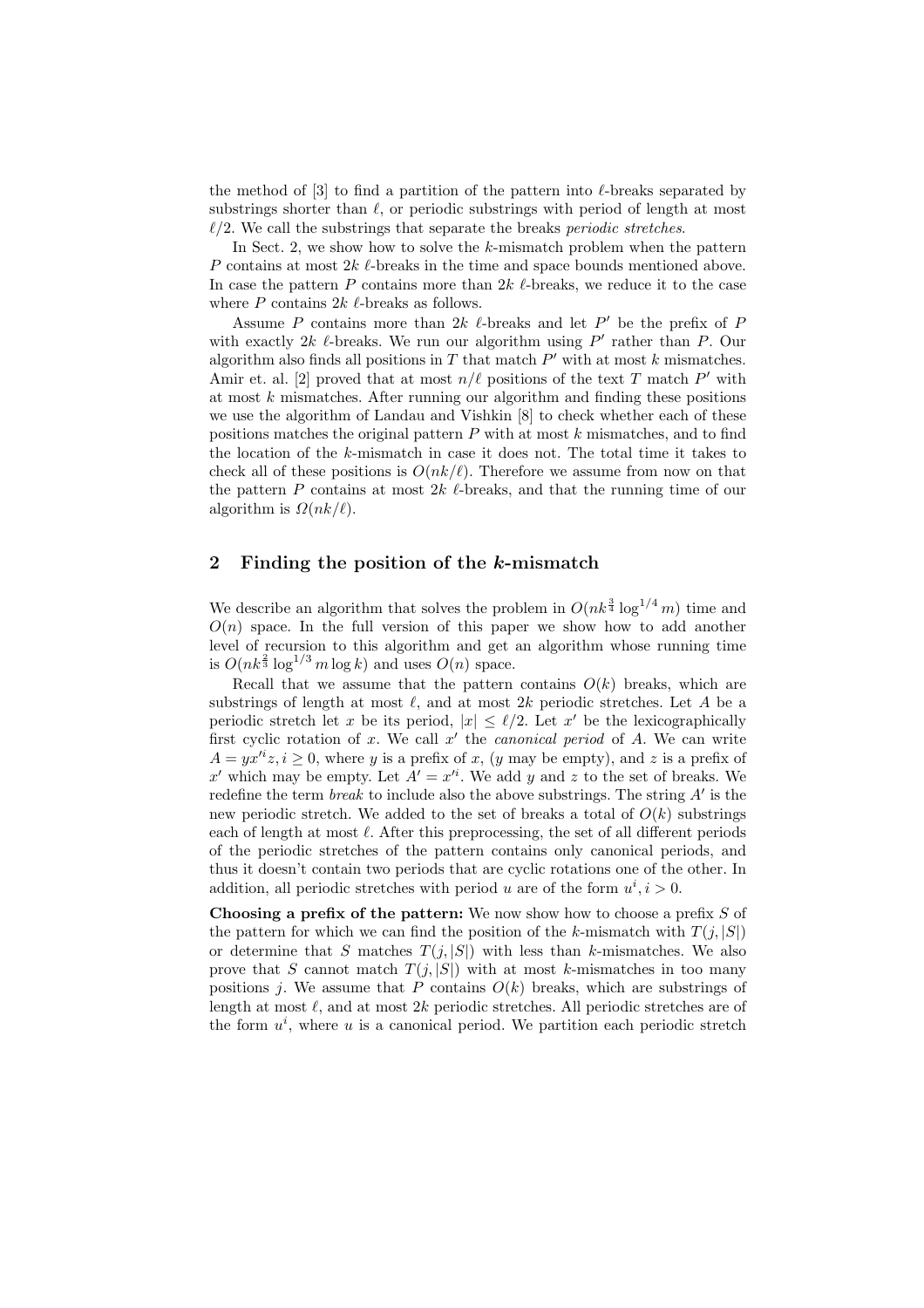into segments of length  $\ell$ . We ignore the segments that are not fully contained in a periodic stretch.

Let  $S$  be the shortest prefix of  $P$  that satisfies at least one of the following criteria, or  $P$  itself if no prefix of  $P$  satisfies at least one of these criteria.

- 1. S contains a multiset A of 2k segments of periodic stretches, such that at most  $k/\ell$  are of the same canonical period.
- 2. S contains a multiset of  $2k$  characters in which each character appears at most  $k/\ell$  times.

We use the following definitions. Let  $C$  be the set of canonical periods of the periodic stretches in S. We define a period  $u \in C$  to be to frequent in S, if there are more than  $k/\ell$  segments in the above partition with period u and rare otherwise. Similarly, we define a character to be frequent in S, if it appears more than  $k/\ell$  times in S, and rare otherwise. The prefix S has the following properties.

- 1. C contains at most 2 $\ell$  frequent periods. If C contains more than 2 $\ell$  frequent periods, then we can obtain a shorter  $S$  satisfying (1) by taking the shortest prefix that contains  $k/\ell$  segments of each of exactly 2 $\ell$  frequent periods. By a similar argument, the total number of segments of periodic stretches that belong to rare periods in  $S$  is at most  $2k$ .
- 2. S contains at most  $2\ell$  frequent characters. Furthermore, the total number of occurrences of rare characters in  $S$  is at most  $2k$ .

We add to the set of breaks all rare periodic stretches. By property 1 we added  $O(k)$  breaks of length at most  $\ell$ . Following these changes, S contains  $O(k)$  breaks. The set C of periods of the periodic stretches is of size  $O(\ell)$ .

Finding the position of the  $k$ -mismatch in  $S$ : Next we show how to find the position of the k-mismatch of each location of the text  $T$  with a prefix  $S$  of the pattern chosen as in Sect. 2. Recall that S contains  $O(k)$  breaks and at most 2k periodic stretches, and satisfies Properties 1 and 2.

We partition the pattern into at most  $O(k/y)$  substrings each contains at most y breaks, at most y rare characters and at most y periodic stretches. First we compute for each text position j the substring  $W(j)$  of P that contains the k-mismatch of P with  $T(j, m)$ , or determine that P matches  $T(j, m)$  with less than k-mismatches.

To do that we process the substrings sequentially from left to right, maintaining for each text position  $i$  the cumulative number of mismatches of the text starting at position  $j$  with the substrings processed so far. We denote this cumulative mismatch count of position j by  $r(j)$ . Let the next substring W of P that we process start at position i of the pattern. For each text position j, we compute the number of mismatches of  $T(j, |W|)$  with W and denote it by  $c(j)$ . (We show below how to do that.) Then, for each text position j for which we haven't yet found the substring that contains the k-mismatch, we update the information as follows. If  $r(j) + c(j + i) < k$ , we set  $r(j) = r(j) + c(j + i)$ . Otherwise,  $r(j) + c(j + i) \geq k$ , and we set  $W(j)$  to be W.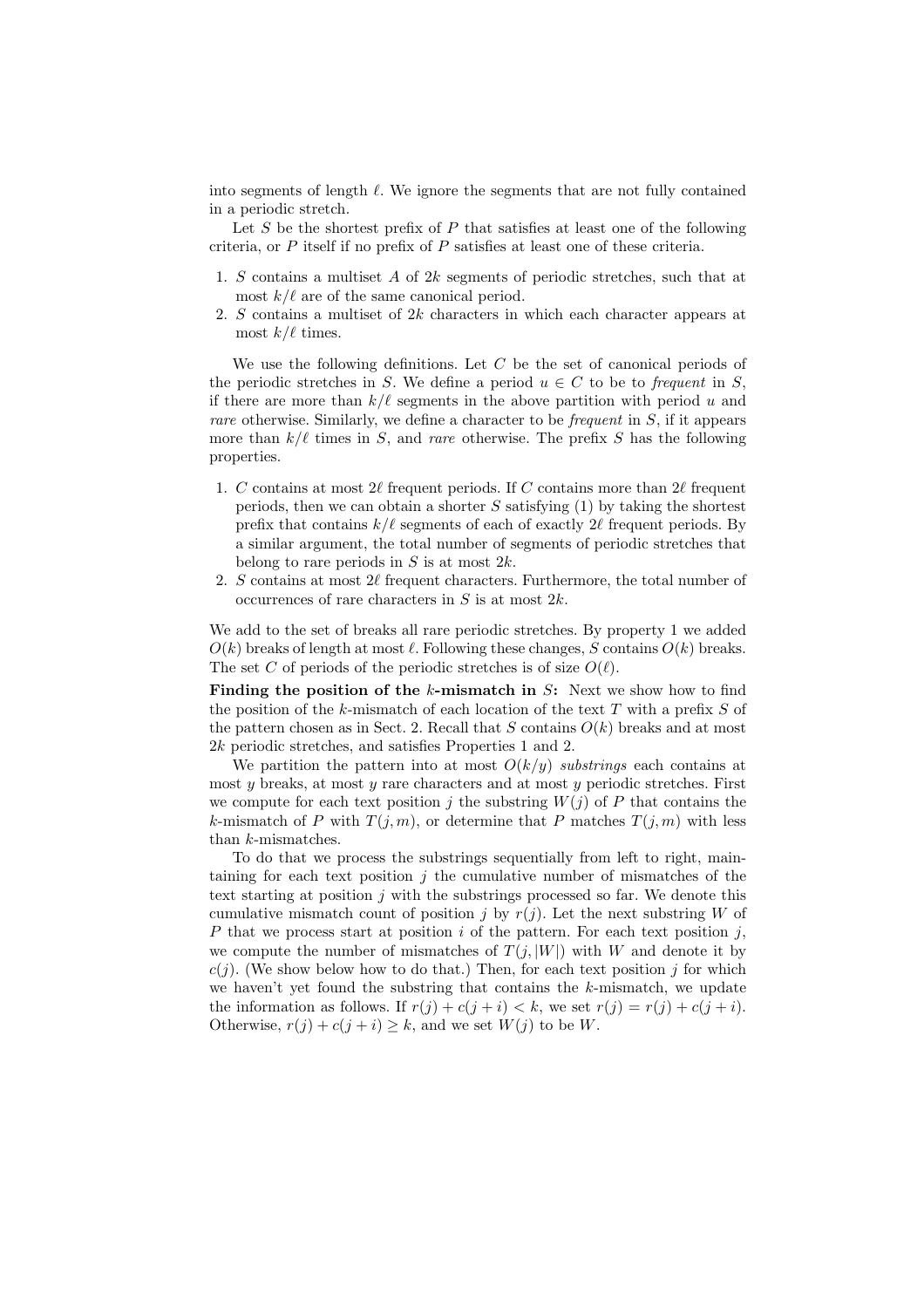We now show how to find the number of mismatches between a substring W of S and  $T(j, |W|)$  for every  $1 \leq j \leq n-|W|+1$ . We do that by separately counting the number of mismatches between occurrences of frequent characters in W and the corresponding characters of  $T(j, |W|)$ , and the number of mismatches between occurrences of rare characters in  $W$  and the corresponding characters of  $T(i, |W|)$ . Then we add these two counts.

By Property 2,  $W$  contains at most  $2\ell$  frequent characters. For each frequent character  $x$  we find the number of mismatches of the occurrences of  $x$ in W with the corresponding characters in  $T(j, |W|)$  for all j, by performing a convolution as described in the introduction. We perform  $O(\ell)$  convolutions for each of the  $O(k/y)$  substrings, so the total time to perform all convolutions is  $O((k/y)\ln \log m)$ .

It remains to find the number of mismatches of rare characters in  $W$  with the corresponding characters in  $T(j, |W|)$ . We do that using the algorithm of Amir et. al. [2]. This algorithm counts the number of mismatches of a pattern which may contain don't care symbols with each text position. The running time of this algorithm is  $O(n\sqrt{g \log m})$ , where g is the number of characters in the pattern that are not don't cares. We run this algorithm with a pattern which we obtain from W by replacing each occurrence of a frequent character by a don't care symbol, and the text  $T$ . We obtain for each  $j$  the number of mismatches between rare characters in W and the corresponding characters in  $T(j, |W|)$ . Since W contains at most y rare characters, the running time of this application of the algorithm of Abrahamson is  $O(n\sqrt{y \log m})$ . So for all  $O(k/y)$  substrings this takes  $O((k/y)n\sqrt{y \log m}) = O(n(k/y^{1/2})\sqrt{\log m})$  time.

We now show how to find the position of the  $k$ -mismatch within the substring  $W(j)$  that contains it for each text position j. We assume that each substring contains y breaks and y periodic stretches. Each periodic stretch is of the form  $u^i$ , where  $u \in C$ , and  $|C| \leq 2\ell$ .

We begin by finding for each text position which periodic stretch or break contains the k-mismatch. We find it by performing a binary search on the periodic stretches and breaks in  $W(j)$ . We do the binary search simultaneously for all text positions  $i$ . After iteration h of the binary search, for each text position we focus on an interval of  $y/2^h$  consecutive breaks and periodic stretches in  $W(j)$ that contain the k-mismatch between  $W(j)$  and the corresponding substring of  $T(j, m)$ . In particular after log y iterations, we know for each text position which periodic stretch or break contains the k-mismatch.

At the first iteration of the binary search we compute the number of mismatches in the first  $y/2$  of the periodic stretches and breaks of  $W(j)$ . From this number we know if the k-mismatch is in the first  $y/2$  breaks and periodic stretches or in the last  $y/2$  breaks and periodic stretches of  $W(j)$ . In iteration h, let  $I(j)$  be the interval of  $y/2^h$  consecutive breaks and periodic stretches in  $W(j)$  that contains the k-mismatch between  $W(j)$  and the corresponding piece of  $T(j, m)$ . We compute the number of mismatches between the first  $y/2^{h+1}$  breaks and periodic stretches in  $I(j)$  and the corresponding part of  $T(j, m)$ . Using this count we know if to proceed with the first half of  $I(i)$  or the second half of  $I(i)$ .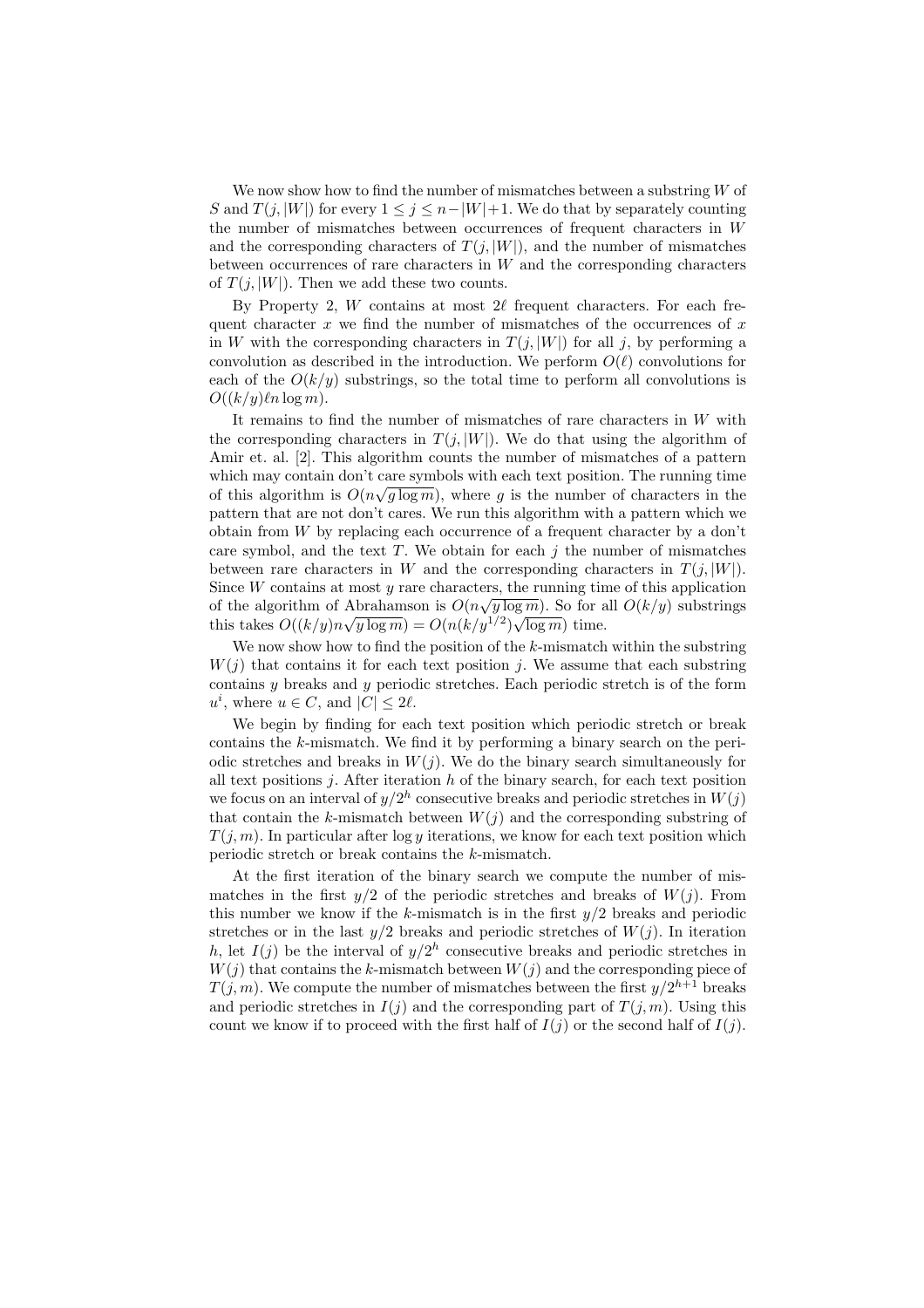We describe the first iteration of the binary search. Subsequent iterations are similar. We count the number of mismatches in each of the first  $y/2$  breaks in  $W(j)$  and  $T(j, m)$  by comparing them character by character in  $y\ell/2$  time for a specific j, and  $ny\ell/2$  total time. To count the number of mismatches in each of the first  $y/2$  periodic stretches we process the different periods in C one by one. For each period  $u \in C$  and each text position j we count the number of mismatches in periodic stretches of u among the first  $y/2$  periodic stretches of  $W(j)$ . The sum of these mismatch counts over all periods  $u \in C$  gives us the total number of mismatches in the first  $y/2$  periodic stretches of  $W(j)$  and  $T(j, m)$  for every text position j.

Let  $u \in C$ . We compute the number of mismatches of u with each text location using the algorithm of Abrahamson [1] in  $O(n\sqrt{\ell \log \ell})$  time. We build a data structure that consists of |u| prefix sums arrays  $A_i, i = 1, \dots, |u|$ , each of size  $n/|u|$ . We use these arrays to find the number of mismatches of periodic stretches of u among the first  $y/2$  periodic stretches of  $W(j)$  for all text positions *i*. The total size of the arrays is  $O(n)$ .

The entries of array  $A_i$  correspond to the text characters at positions  $\beta$ such that  $\beta$  modulo  $|u| = i$  modulo  $|u|$ . The first entry of array  $A_i$  contains the number of mismatches between  $T(i, |u|)$  to u that was computed by the algorithm of Abrahamson. Entry  $j$  in  $A_i$  contains the number of mismatches between  $T(i, j|u|)$  and  $u^{j}$ . It is easy to see that based on entry  $j - 1$ , entry j in  $A_i$  can be computed in  $O(1)$  time. Suppose we need to find the number of mismatches of  $T(i + j|u|, r|u|)$  with a periodic stretch  $u^r$ . The number of mismatches can be computed in  $O(1)$  time given  $A_i$ . If  $j = 0$ , then the number of mismatches is  $A_i[r]$ . If  $j > 0$ , then the number of mismatches is  $A_i[j+r] - A_i[j]$ .

In each iteration of the binary search we repeat the procedure above for every  $u \in C$ . Since  $|C| = O(\ell)$  we compute the number of mismatches of all periodic stretches in the first  $y/2$  periodic stretches of  $W(j)$  for all j, in all periodic stretches in the first  $y/z$  periodic stretches of  $W(y)$  for all j, in  $O(n\ell^{3/2}\sqrt{\log \ell})$  time. Summing up over all iterations the time of counting the number of mismatches within breaks and the time of counting the number of mismatches within periodic stretches, we obtain that the binary search takes mismatches within periodic stretch<br> $O(n\ell^{3/2}\sqrt{\log \ell} \log y) + O(ny\ell)$  time.

We now know for each text position which periodic stretch or break contains the position of the  $k$ -mismatch. If the  $k$ -mismatch is contained within a break we find it in  $O(\ell)$  time by scanning the break character by character. If the kmismatch is contained in a periodic stretch, then we find it as follows. For each  $u \in C$  we build the  $n/|u|$  prefix sum arrays  $A_i$ , as described above. We then compute the position of the  $k$ -mismatch, for all text position for which the  $k$ mismatch occurs with a periodic stretch of period  $u$ . Given such text position, we perform a binary search on the appropriate prefix sum array to locate a segment of length  $|u|$  within the periodic stretch that contains the k-mismatch. The binary search is performed on a sub-array of length at most  $m/|u|$  in  $O(\log m)$  time. At the end of the binary search, we found the segment of length  $|u| < \ell$  that contains the k-mismatch, we search in this segment sequentially in  $O(\ell)$  time to find the k-mismatch. We repeat this process for all the periods in  $C$ .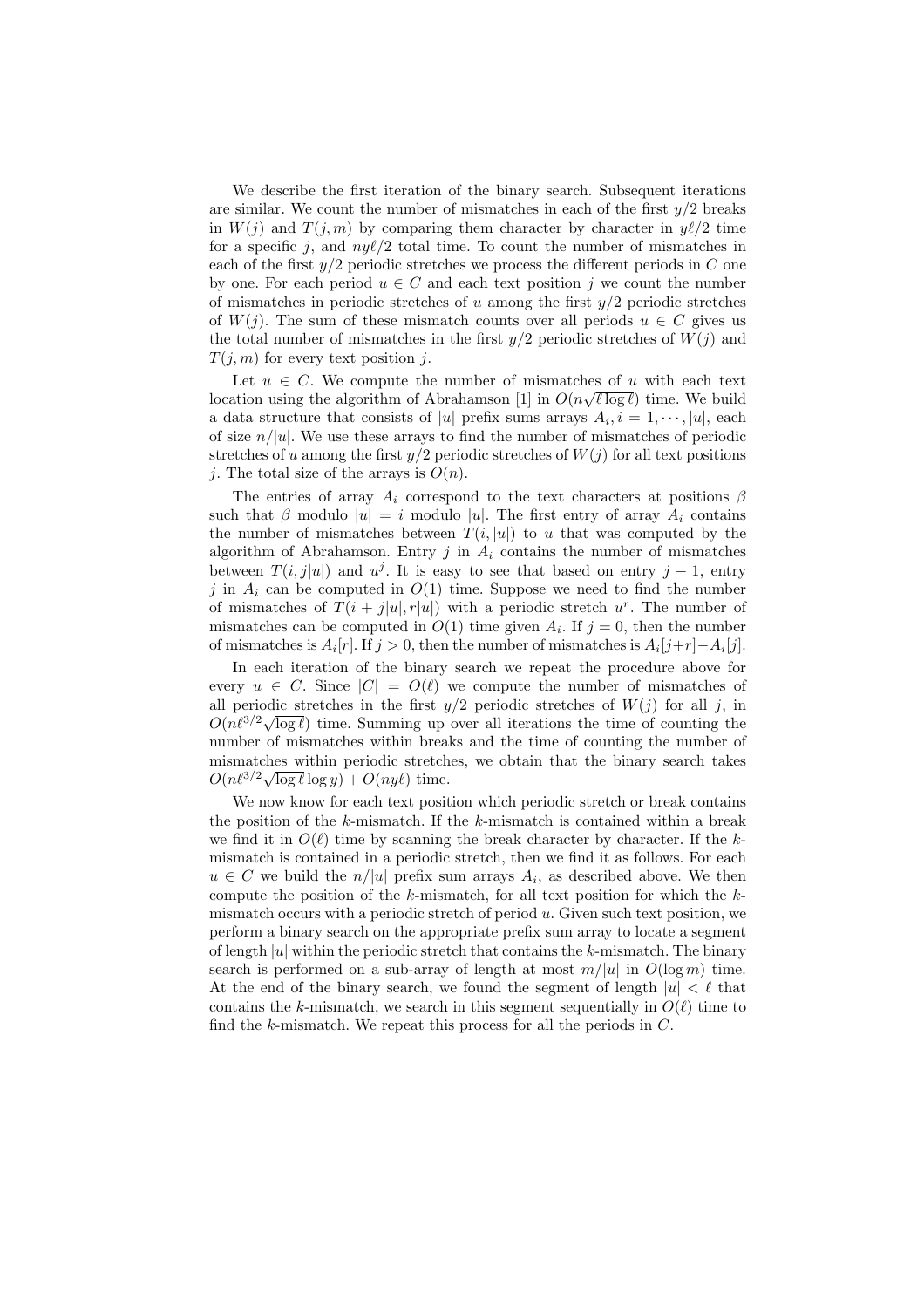Summing over all stages we obtain that the total running time of the algosumming over an stages we obtain that the total running time of the aigo-<br>rithm is  $O((k/y) n \ell \log m) + O(n(k/y^{1/2}) \sqrt{\log m}) + O(n\ell^{3/2} \sqrt{\log \ell} \log y) + O(ny\ell)$ . The space used by the algorithm is  $O(n)$ .

To complete the analysis we prove in the full version of this paper that if  $S$  is not equal to P, then T contains at most  $n/\ell$  positions that match S with at most k mismatches. In these cases we use the algorithm of Landau and Vishkin  $[8]$  to find the position of the  $k$ -mismatch (or the last mismatch if there are less than k-mismatches) of each of these positions with the pattern in  $O(nk/\ell)$  time. We also recall that we have to take into account the overhead of  $O(nk/\ell)$  time of the reduction in Sect. 1 to a pattern with at most  $O(k)$  breaks and periodic stretches.

So if we add the extra  $O(nk/\ell)$  overhead to the overall running time and choose  $\ell$  and y to balance the expressions (and thereby minimize the runenouse t and y to balance the expressions (and thereby imminize the run-<br>ning time) we get that  $\ell = k^{1/4}/\log^{1/4} m, y = \sqrt{k \log m}$  and a running time of  $O(nk^{3/4} \log^{1/4} m)$ .

## 3 Approximate k-mismatch

In this section we sketch how to obtain an algorithm for the approximate  $k$ mismatch problem whose running time is  $O(n(1/\epsilon^3)\sqrt{k}\log^3 m)$ . The algorithm is similar to the algorithm of Sect. 2. The main difference is that instead of using convolutions or the algorithm of Abrahamson [1] (that uses convolutions), to count the number of mismatches of various parts of the pattern and the text, we use the algorithm of Karloff  $[6]$ . Given a pattern P and a text T, the algorithm of Karloff [6], finds for every text position  $1 \leq j \leq n-m+1$ , a number  $g(j)$  such that  $m(j) \leq g(j) \leq (1+\epsilon)m(j)$ , where  $m(j)$  is the exact number of mismatches between P and  $T(i, m)$ .

We choose a prefix  $S$  to satisfy the first of the two criteria of Sect. 2. We partition S into  $O((1/\epsilon)k/y)$  substrings each containing at most  $\epsilon y$  breaks and at most  $\epsilon y$  periodic stretches. We use the algorithm of Karloff [6] to approximately count the number of mismatches of each text position and each substring of P in  $O(n/\epsilon^2 \log^3 m)$  time. Then we know for each j which substring of P contains the k-mismatch with  $T(j, m)$ . We then search within the substring by a binary search as in Section 2. Here we set  $\ell = \sqrt{k/\log k}$ , and  $y = \sqrt{k}$ , so  $y\ell = k/\log k$ , and therefore the total length of the breaks within each substring is at most  $\epsilon y \ell = \epsilon k / \log k$ . This allows us to ignore the breaks when looking for the position within a substring.

#### 4 A Randomized Algorithm for approximate  $k$ -mismatch

We assume w.l.o.g. that the alphabet  $\Sigma$  consists of the integers  $\{1, \dots, |\Sigma|\}$ . The algorithm computes signatures for substrings of the pattern and the text. These signatures are designed such that from the signatures of two strings we can quickly approximate the number of mismatches between the two strings. We construct a random string R of sparsity k by setting  $R[i]$  to 0 with probability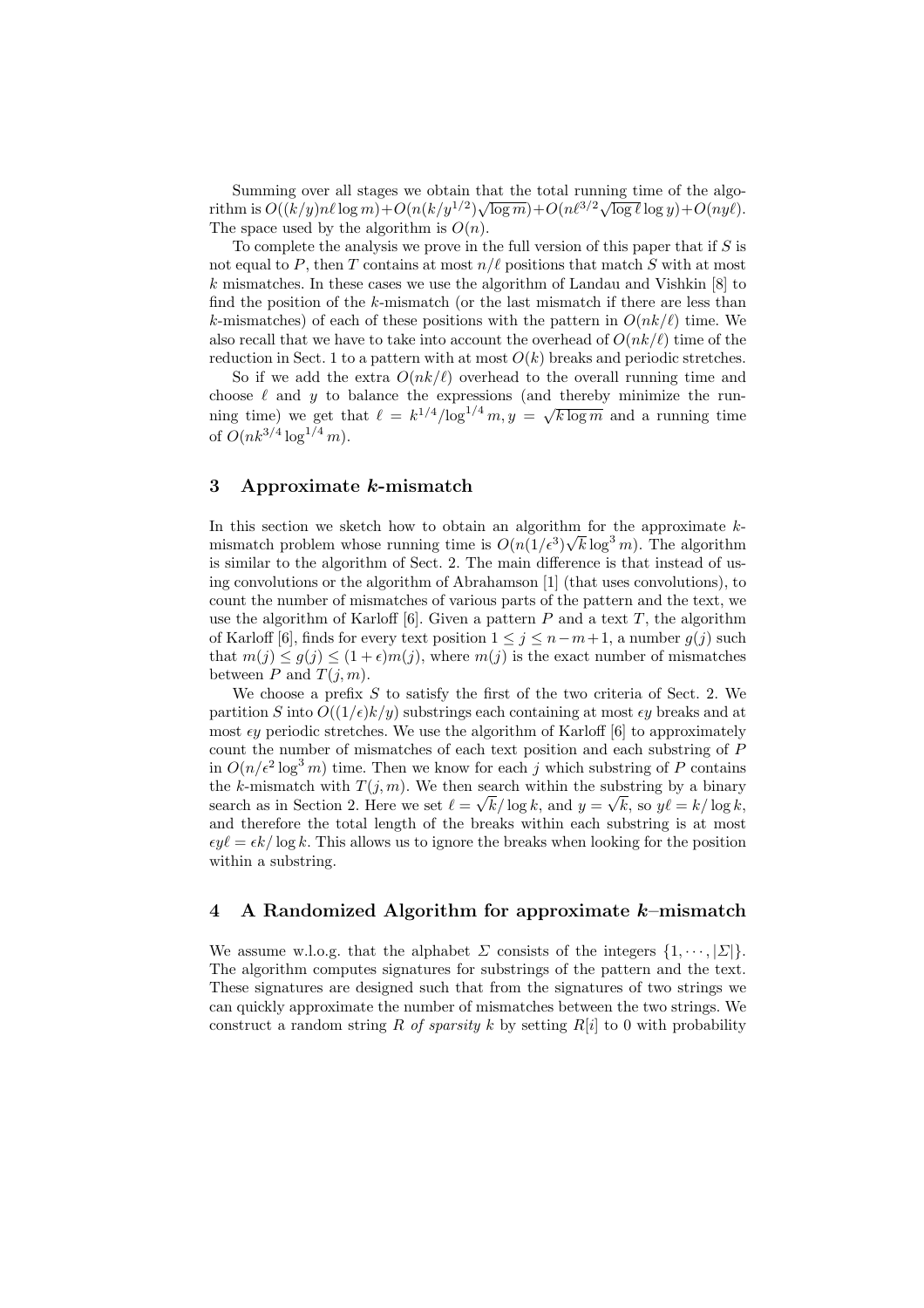$(1 - \frac{1}{k})$ , and setting R[i] to be a random integer with probability  $\frac{1}{k}$ , for every  $i = 1, \dots, |R|$ . We choose a random integer from a space  $\Pi$  of size polynomial in n. For a string  $W$  and a random string  $R$  with sparsity  $k$ , we define the signature of W with respect to R as  $Sig_k(W, R) = \sum_{i=1}^{|W|} W[i]R[i].$ 

Let  $W_1$  and  $W_2$  be two strings of the same length. If  $W_1$  and  $W_2$  agree in all positions where  $R[i] \neq 0$ , then  $Sig_k(W_1, R) = Sig_k(W_2, R)$ . On the other hand, if  $W_1$  and  $W_2$  disagree in at least one position i where  $R[i] \neq 0$ , then  $Sig_k(W_1, R) = Sig_k(W_2, R)$  with probability at most  $\frac{1}{|H|}$ . Let us call the latter event a bad event. Our algorithm compares sub-quadratic number of signatures so by choosing  $\Pi$  large enough, we can make the probability that a bad event ever happens polynomially small. Therefore, we assume in the rest of the section that such event does not happen.

For  $k \geq 2$  we define an algorithm  $A_k$  as follows. The input to  $A_k$  consists of a substring  $S$  of  $T$  and a substring  $W$  of  $P$  such that  $S$  and  $W$  are of the same length. Let y be the true number of mismatches between  $S$  and  $W$ . The algorithm  $A_k$  either detects that  $y > 2k$ , or detects that  $y < k$ , or returns an estimate y' of y. The algorithm  $A_k$  works as follows. Let  $q = \frac{c}{\epsilon^2} \log n$  for some large enough constant c that we determine later, and let  $b = |W| = |S|$ . Algorithm  $A_k$  takes q random strings  $R_1, \dots, R_q$  of length b and sparsity k and compares  $Sig_k(W, R_i)$ and  $Sig_k(S, R_i)$  for  $i = 1, ..., q$ . Let z be the number of equal pairs of signatures. If  $z \geq (1-\epsilon)q(1-\frac{1}{k})^{k/2}$  then  $A_k$  reports that the number of mismatches between S and W is smaller than k. If  $z \leq (1+\epsilon)q(1-\frac{1}{k})^{3k}$  then  $A_k$  reports that the number of mismatches between S and W is greater than 2k. Otherwise let  $y'$  be the largest integer such that  $z \leq q(1-\frac{1}{k})^{y'}$ . We then return y' as our estimate of y.

Using standard Chernoff bounds we establish that  $A_k$  satisfies the following properties with high probability. (Proof omitted from this abstract.)

- 1. If  $y \leq k/2$  then  $A_k$  reports that the number of mismatches is smaller than k.
- 2. If  $y \geq 3k$  then  $A_k$  reports that the number of mismatches is larger than  $2k$ .
- 3. If  $k \leq y \leq 2k$  then  $A_k$  gives an estimate y' to y.
- 4. Whenever  $A_k$  gives an estimate y' of y then  $(1-\epsilon)y \le y' \le (1+\epsilon)y$ . (This can happen if  $k/2 < y < 3k$  and happens with high probability if  $k \leq y \leq 2k$ .

For  $k < 2$  we build a generalized suffix tree for P and T. We use this suffix tree to check whether the number of mismatches between a substring of P and a substring of  $T$  is at most 2, and if so to find it exactly, by the method of Landau and Vishkin. We shall refer to this procedure as  $A_0$ .

We are now ready to describe the algorithm. To simplify the presentation, we assume that  $k$  is a power of 2. Our algorithm compares substrings of  $P$  and T, by comparing their signatures using the algorithm  $A_i$ , for some  $j \leq k$  which is a power of two, and we always compare substrings of length which is a power of two. We prepare all signatures required by for these applications of  $A_i$  in a preprocessing phase using convolutions as follows.

For any  $2^j$ ,  $0 \le j \le |\log m|$ , and for any  $2^i$ ,  $0 \le i \le \log k$ , we generate independently at random  $q = \frac{c}{\epsilon^2} \log n$  strings  $R_1, \dots, R_q$ , of sparsity  $2^i$  and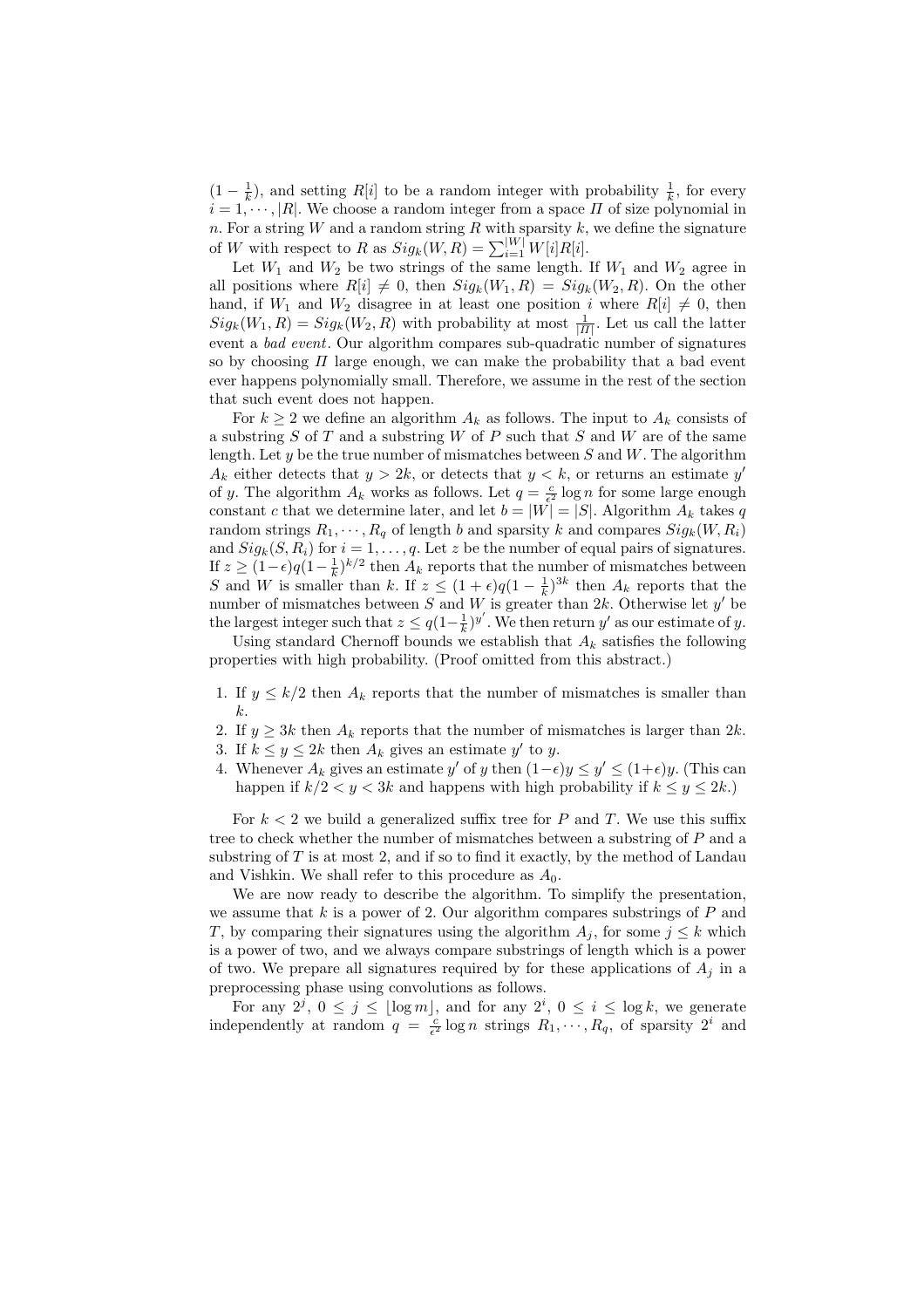length  $2^j$ . For each random string  $R_l$  of length  $2^j$ , we compute the signature of every substring of T of length  $2^j$  with  $R_l$  by a convolution of T and  $R_l$ . We compute the signature of every substring of P of length  $2<sup>j</sup>$  with  $R<sub>l</sub>$  by a convolution of P and  $R_l$ . We compute a total of  $\frac{c}{\epsilon^2} \log n \log m \log k$  signatures in  $O(\frac{n}{\epsilon^2} \log n \log^2 m \log k)$  time.

We find the approximated location of the k-mismatch of  $T(j, m)$  with P by a binary search as follows. To simplify the presentation we assume that  $m$ is a power of 2 and we show in the full version of the paper how to handle patterns whose length is not a power of 2. We compute the approximate number of mismatches y', between  $P(1, m/2)$  and  $T(j, m/2)$ . We find y' by performing a binary search on  $A_i(P(1,m/2), T(j,m/2))$ , for  $j = 0, 2, 4, \dots, k$ . We first apply  $A_{\sqrt{k}}(P(1,m/2), T(j,m/2)),$  if  $A_{\sqrt{k}}$  reports that the number of mismatches is  $A_{\sqrt{k}}(T_1, m_1 z), T_1, m_1 z),$  if  $A_{\sqrt{k}}$  reports that the number of inisialities is<br>smaller than  $\sqrt{k}/2$  we repeat the process for  $j = 0, 2, 4, \cdots \sqrt{k}/2$ . If  $A_{\sqrt{k}}$  reports that the number of mismatches is larger than  $2\sqrt{k}$ , we repeat the process for that the number of mismatches is larger than  $2\sqrt{k}$ , we repeat the process for that the number of mismatches is larger than  $2\sqrt{k}$ , we repeat the process for  $j = 2\sqrt{k}, \dots, k$ . Otherwise the algorithm gave us a good estimation y' of the number of mismatches between  $P(1, m/2)$ , and  $T(j, m/2)$ . Once we find y' we proceed as follows. If  $y' > (1 + \epsilon)k$  we search recursively for the position of the k-mismatch in  $P(1, m/2)$ . If  $y' < (1 - \epsilon)k$  we search recursively for the  $k - y'$ mismatch in  $P(m/2+1,m/2)$ . If  $(1-\epsilon)k \leq y' \leq (1+\epsilon)k$ , the approximated k-mismatch is at position  $m/2$  of the pattern and we are done.

It is easy to see that the running time of the search is  $O(\frac{n}{\epsilon^2} \log n \log m \log \log k)$ . The total running time of the algorithm is  $O(\frac{n}{\epsilon^2} \log n \log^2 m \log k)$ .

# 5 Approximate Tandem Repeats

We first describe the algorithm for exact tandem repeats. Then we describe the algorithm for the k-mismatch tandem repeats that runs in  $O(nk \log(n/k) + z)$ . Finally we show how to change this algorithm to get our algorithm. Let  $S$  be the input string of length n. Let  $S[i \cdots j]$  be the substring of S that starts at position i and ends at position j, and recall that  $S[i \cdots j]^R$  is the string obtained by reversing  $S[i \cdots j]$ . Let  $S[i]$  be the character at position *i*.

We now describe the exact algorithm of Main and Lorentz [9]. Let  $h = \lfloor n/2 \rfloor$ . Let  $u = S[1 \cdots h]$  be the first half of S, and let  $v = S[h + 1 \cdots n]$  be the second half of S. The algorithm finds all tandem repeats that contain  $S[h]$  and  $S[h+1]$ . That is repeats that are not fully contained in  $u$  and are not fully contained in  $v$ , and then calls itself recursively on  $u$  to find all tandem repeats contained in the first half of  $S$ , and calls itself recursively on  $v$  to find all tandem repeats contained in the second half of S.

The repeats that contain  $S[h]$  and  $S[h+1]$  are classified into left repeats and right repeats. Left repeats are all tandem repeats  $zz$  where the first copy of z contains h. Right repeats are all tandem repeats zz where the second copy of z contains h. We describe how to find all left repeats. Right repeats are found similarly. We build a suffix tree that supports LCA queries in  $O(1)$  time for S and  $S<sup>R</sup>$ . The algorithm for finding left repeats in S has  $n/2$  iterations. In the  $i$ -th iteration, we find all left repeats of length  $2i$  as follows.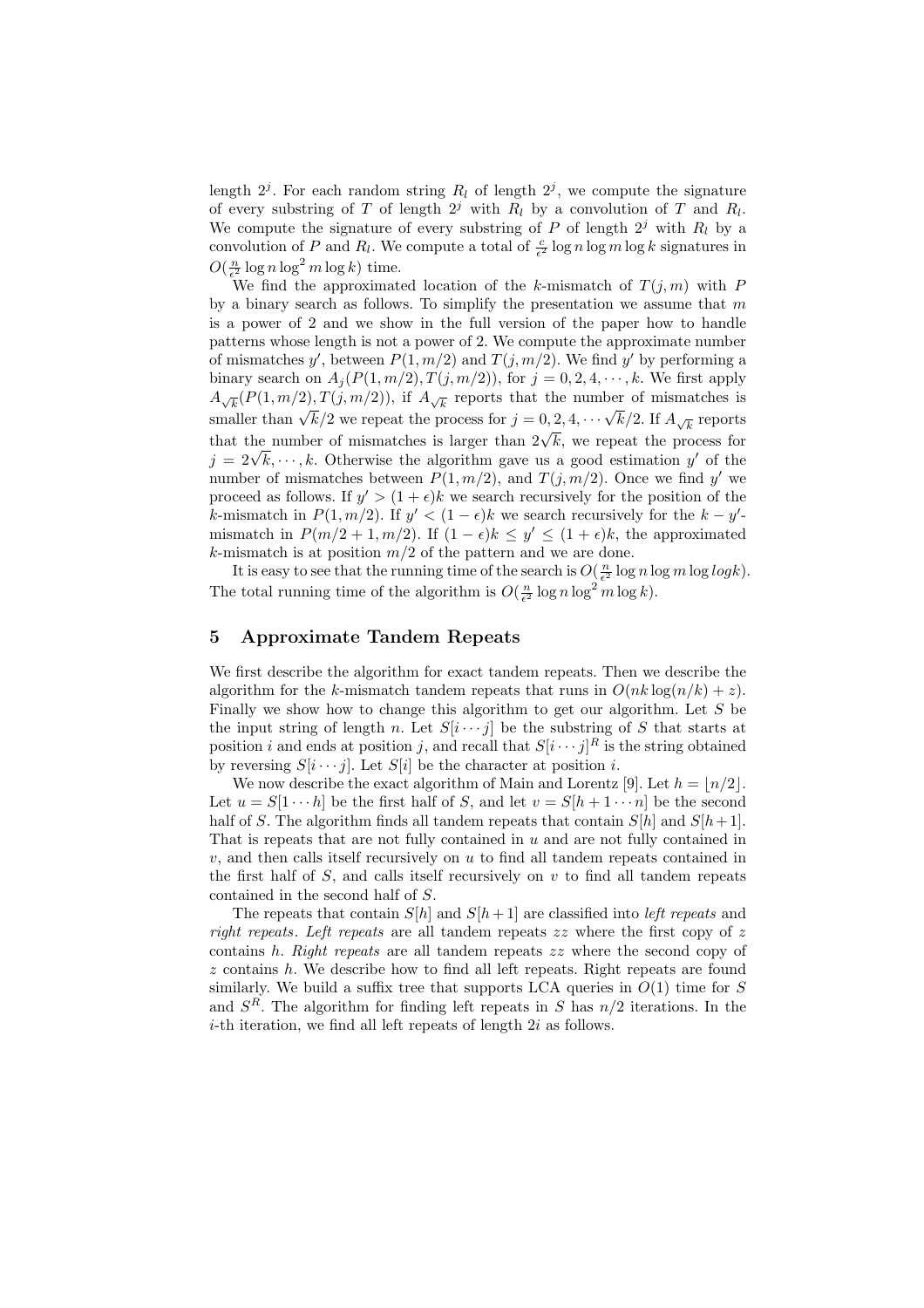- 1. Let  $j = h + i$ .
- 2. Find the longest common prefix of  $S[h\cdots n]$  and of  $S[j\cdots n]$ . Let  $\ell_1$  be the length of this prefix.
- 3. Find the longest common prefix of  $S[1 \cdots h-1]^R$  and of  $S[1 \cdots j-1]^R$ . Let  $\ell_2$  be the length of this prefix.
- 4. If  $\ell_1 + \ell_2 \geq i$  there is at least one tandem repeat of length 2i. All left repeats of length 2i, begin at positions  $\max(h - \ell_2, h - i + 1), \cdots, \min(h + \ell_1 - i, h)$ .

Using the suffix tree we can find each longest common prefix in  $O(1)$  time. Therefore, we can find an implicit representation of all left repeats of length  $2i$  in  $O(1)$ time. The total time it takes to find all left and right repeats for  $h = |n/2|$  is  $O(n)$ , and the total running time of the algorithm is  $O(n \log n + z)$ .

The algorithm of [7] for finding k-mismatch tandem repeats is an extension of the algorithm of Main and Lorentz [9]. Here we stop the recursion when the length of the string is at most  $2k$ , and in each iteration we compute only repeats of length greater than 2k. Given  $h = \lfloor n/2 \rfloor$  and  $i > k$  the algorithm for finding all k-mismatch left repeats of size 2i is as follows.

- 1. Let  $j = h + i$ .
- 2. We find the positions of the first  $k+1$  mismatches of  $S[h\cdots n]$  and  $S[i\cdots n]$ by performing  $k + 1$  successive LCA queries on the suffix tree of S. Let  $\ell_1$ be the position of the  $(k + 1)$ -mismatch of the two strings.
- 3. Similarly, we find the positions of the first  $k+1$  mismatches of  $S[1 \cdots h-1]^R$ and  $S[1 \cdots j-1]^R$  by performing  $k+1$  successive LCA queries on a suffix tree of  $S^R$ . Let  $\ell_2$  be the position of the  $(k+1)$ -mismatch of the two strings.
- 4. If  $\ell_1 + \ell_2 \geq i$ , the k-mismatch tandem repeats will be those at positions  $\max(h - \ell_2, h - i + 1) \cdots \min(h + \ell_1 - i, h)$  that have at most k mismatches. We can find all these positions in  $O(k)$  time by merging the sorted list of item 2 containing the positions of the mismatches that are in  $[h \cdots h+i]$  with the sorted list of item 3 containing the positions of the mismatches that are in  $[h \cdots h+i]$ . All positions in a segment between two successive elements in the merged list either all correspond to tandem repeats or none does. (See [7, 5] for more details).

The time it takes to find all left and right k-mismatch tandem repeats for  $h =$  $\lfloor n/2 \rfloor$  is  $O(nk)$ , and the total running time of the algorithm is  $O(nk \log(n/k)+z)$ .

We are now ready to describe our approximate tandem repeats algorithm for  $\epsilon$  and k. We use the algorithm of Sect. 2 (with minor modifications and with different scaling of  $\epsilon$  we can also use the algorithms of Sect. 3, and Sect. 4 instead). The algorithm has the same steps as the algorithm of [7]. The only difference is in the way left (and right) tandem repeats are computed. Let  $h =$  $\lfloor n/2 \rfloor$ . Let the string  $P_h = S[h \cdots n]$  and let  $T_h = S[h \cdots n]$   $\{n/2\}$  be the string which is the catenation of  $P_h$  and the string  $\mathbb{S}^{n/2}$ , where  $\mathbb{S}$  is a new character that doesn't appear in S. The string  $\mathbb{S}^{n/2}$  is used to make sure that the text is always longer than the pattern, we ignore mismatches that are caused by it. Let  $P_{h-1}^R =$  $S[1 \cdots h-1]^R$  and let  $T^R = S[1 \cdots n]^R$ . We compute the left repeats as follows.